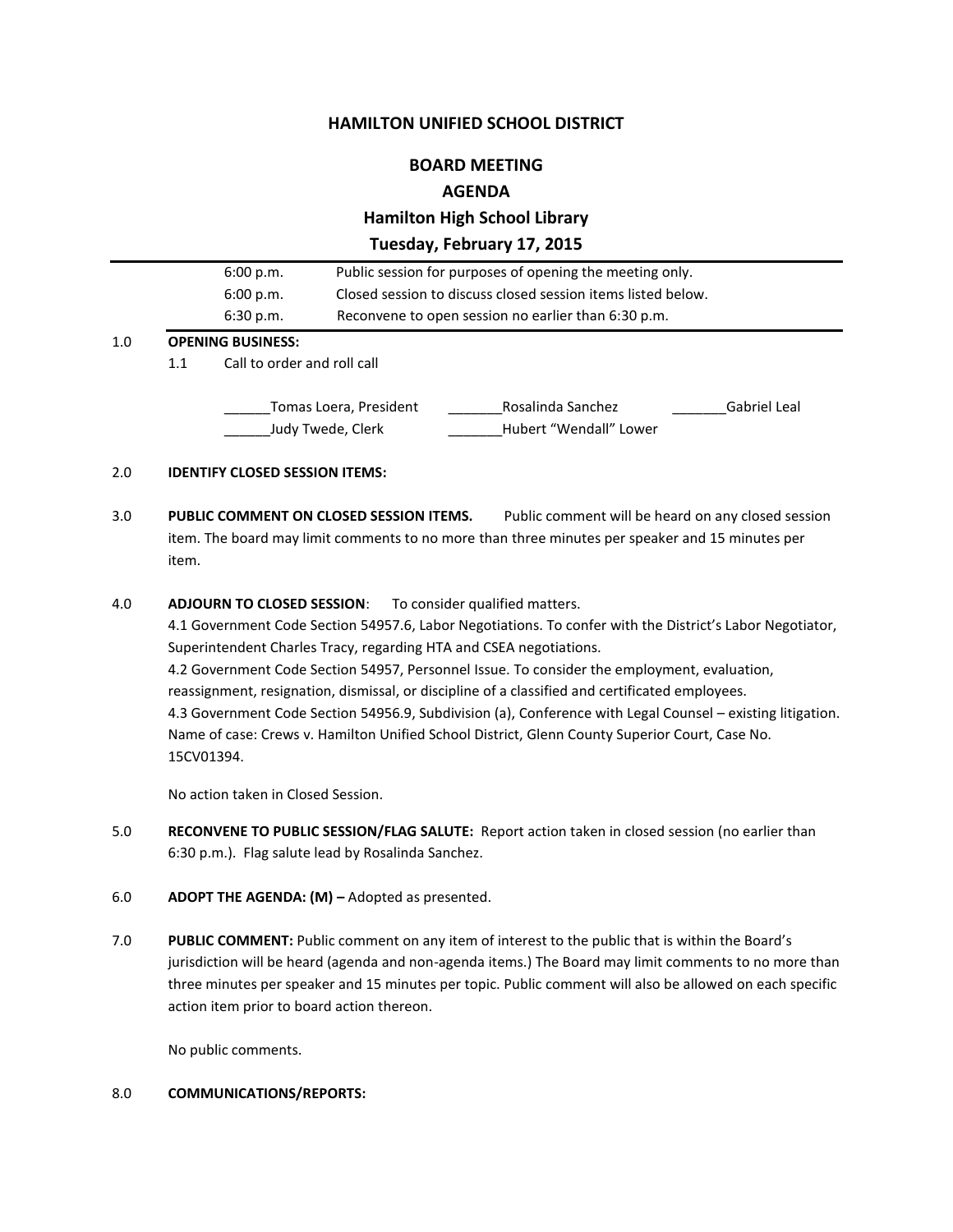- 8.1 Board Members Comments/Reports. Rosalinda announced golf tournament. She attended JV BB games.
- 8.2 ASB President and Elementary Student Council President. 1. Hamilton High School, Ivan Urena-Valdes No report. Mr. Oseguera reported all info while Board was in Closed Session. 2. Hamilton Elementary School, Ofelia Flores - absent
- 8.3 District Reports. (Handouts)
	- 1. Food Service Director LeAnn Radtke
	- 2. Operations Director Marc Eddy
	- 3. Technology Manager Frank James

# 8.4 Principal and Dean of Students Reports. (all handouts)

- 1. Cris Oseguera, Hamilton High School Principal
- 2. Darcy Pollak, Hamilton Elementary School Principal
- 3. Maria Reyes, District Dean of Students
- 8.5 Superintendent's Report, Superintendent Charles Tracy.

1. Facilities Bond Initiative for November 2016 Ballot. (8.5.1) Fiscal Report by School Services of California. Explanation by Mr. Tracy.

### 9.0 **COMMUNICATIONS:** None.

### 10.0 **DISCUSSION ITEMS:**

10.1 Architect Facilities and Growth Plan. Presented by Nichols, Melburg & Rossetto Introduction by Mr. Tracy. As part of unification we needed to do a site study. Need plan for repairs etc. Mr. Isom will talk about options for school funding.

Ray Odom - 1997 did master plan, what is plan for 14 acres at park?

CT/Isom - All in flood zone only 6 acres buildable. Park is a critical piece to make it work.

Gruenwald – how does development affect J levy.

CT - Couple years ago there was a land swap. Flood zone. Lease comes up June of 2015.

Gruenwald - Seems like we have a big train rolling based on one man's 'maybe plan'.

CT refers to Isom to explain financing. This won't happen all in one swoop.

Lady in audience – I hear 18 months, 26 months, what is the timing.

CT – Depends on many factors; growth, development, financing, etc.

Craig Knight – has anyone talked to property owners?

CT explained it might be premature since we are just looking at ideas and doing facilities' master plan.

Mr. Isom – handout. Will publish on website. How do schools pay for new construction? Obligation Bonds. Gov. said local communities it's up to you. No large tax base in HC. State matching program. Parcel taxes, Mello-Roos pays half. Schools are limited to what they can ask voters. Need 55% approval. \$60 tax rate is set for schools. Parcel tax is 2/3 voter approval. 95% schools use Bonds. Mello-Roos Bond is for growth. All new homes have to pay for Mello-Roos and can set up any tax rate. How much can school generate now is \$8m at \$60 tax rate. HC has \$300 mil of taxable property. If tax base grows, can generate more taxable funds. Bonding capacity is a rate maximum of \$6.7m. Can apply for a waiver if need to go over capacity. Amount changes every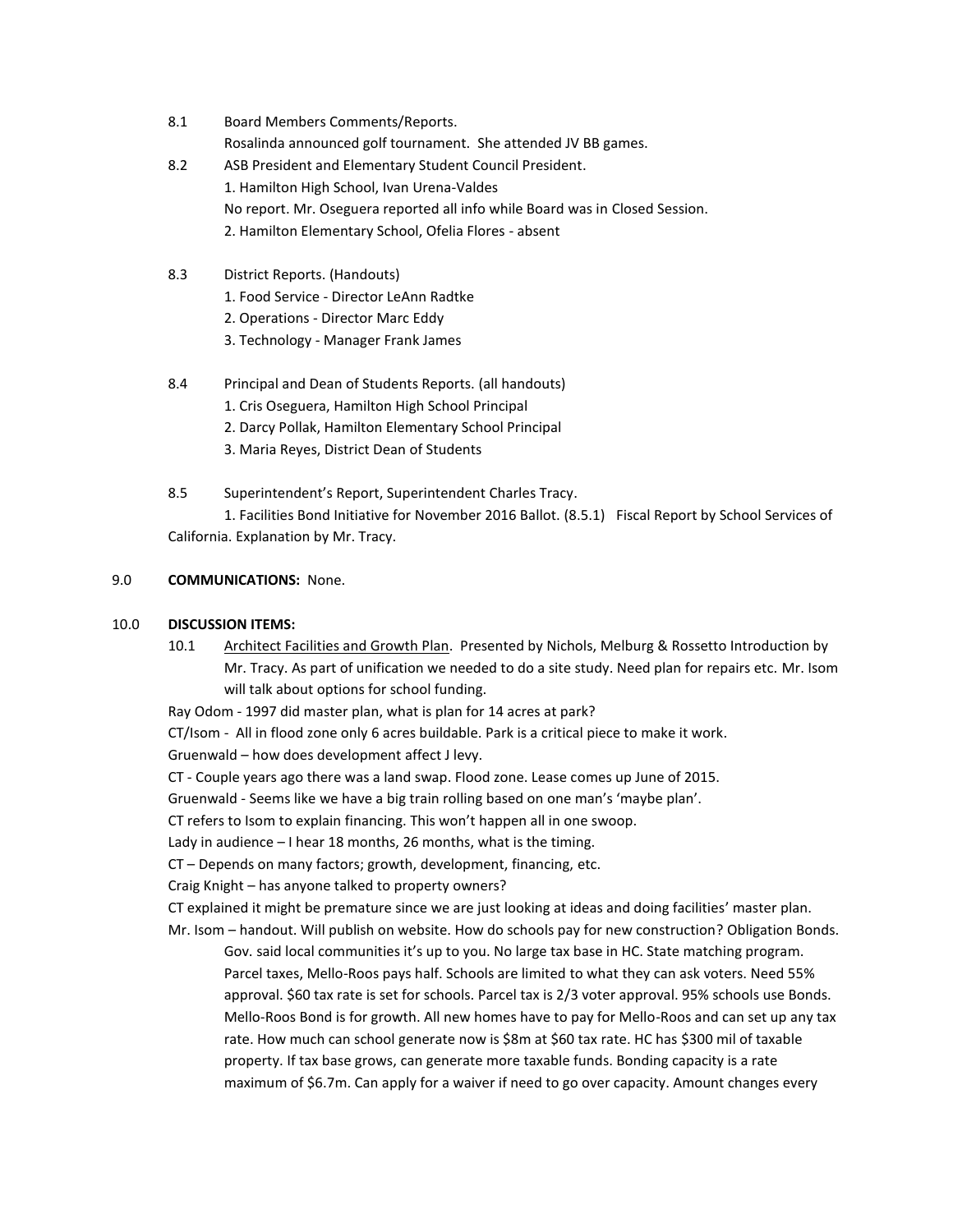year. Should go up to \$8 or \$9 million in two or three years. Takes 2 to 3 years to build a school from beginning to end. If school is planning school bond in 2016, now is a good time for planning.

- CT explained how the park is valuable for future homes. Park is tradable for greenspace credit to the developer. If developer has to carve out space to create a park it cuts down on buildable space. Can't tell you how many homes, and when, but the Mello Roos follows any new owner. Essentially the new home owners pay for new schools.
- S. Lohse concern is what type of homes, at what value will they build.
- CT This developer does not build PIC homes. He tries to hit all levels of income levels.

Isom – you can pass a school bond in anticipation of growth you don't have to sell until homes are built. Gruenwald – 850 homes, what is rough cost, what impact would it have?

- CT conceptually, would look at land acquisition, need gym facility, would require Ag shop, need improvements at elementary school. Roughly \$14m for cost of new school. Don't have to build all at once.
- Dollar General going in on Hwy. 32. Developer looking for another anchor store.

Lady – has CHIP housing. Lived here all her life. 11 years ago was \$111k. Majority of HC is low income.

- CT looking at growth pattern. Orland and Chico homes prices go up, HC looks more appealing. This is what developer is banking on. Don't know if he will end up doing it. Biggest issue is water and sewer. Looking at it from a school stand point. We have this piece of the puzzle done. Being proactive. Our elementary is too small.
- Tom if you need sewer and water, he should have to pay before one house goes up.
- I've worked here 50 years. Too many people here are low income and can't generate the kind of money you need here. You're going to price seniors right out of their homes.
- Lady What are we going to do for the schools we already have.
- CT Prop 39 money, Deferred Maint money, ERP money using to make repairs.
- Tom will it take care of drainage by kindergarten?
- CT Showed on map areas where work will be done with current money.
- Lady selling bonds and when. What if they don't sell?
- Isom example. Voters pass bond and school only sells bonds as needed.
- Lady can all financing be used together. What is district using?
- CT Bond has to be discussed with community. Mello Roos need to be explored. Whatever school can do to take burden off taxpayer we will do.
- Lady was water fountain fixed?
- CT Yes. Multiple times.
- Lady shouldn't you be working on emergency repairs and current problems instead of this \$16million plan?
- Lady Hiring more teachers and aides….etc.

CT – This is a plan for growth. We may not use this plan but need to introduce in the event HC grows.

Knight – what is the process from here?

CT – Board and community will have input.

Knight – who has final decisions? Or Committees, community?

CT – Ultimately the Board, committee, need priorities set. Board needs some input.

Gruenwald - \$12k is money well spent. What would you need to build all the plans?

CT – Land acquisition, plans \$25m. Doesn't include anything the state might support in the future.

Isom – preplanning for a Bond is set by dates they need to go on the ballot.

Lady– will you replace property if taken from Ag?

CT – As you see this plan now is just an idea. Things can be moved.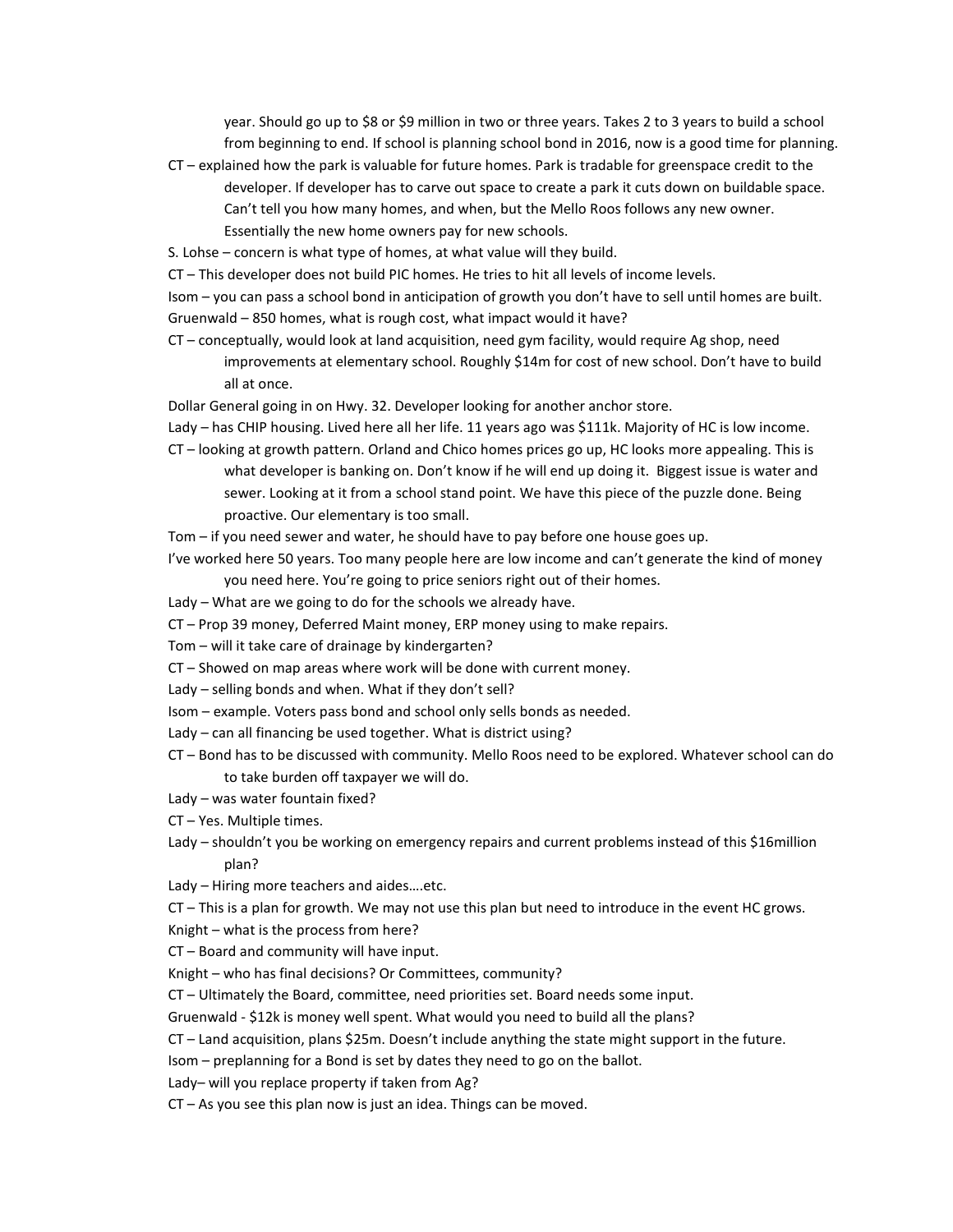Lohse – concern with how far Ag is from classrooms.

CT – Just a concept now.

Man – Trade or sell park to developer, what would income be to school?

CT – Trade for Mello Roos \$16m.

- Gruenwald/Isom Mello Roos is 2/3 vote, but only by owners of new owners. A special tax consultant would figure that. Not voted on by ballot.
- CT based on square foot.
- Man Can you use Mello Roos for renovations.

Isom – Probably not. Has to be something new. Due to growth.

Man – Board, if you are going to displace Ag, I suggest you build new Ag first. Think about what you're doing before you do it. So many kids depend on the program.

Man – a lot of Ag folks here, went to school here, mobile mechanic now and learned to weld here in this school.

CT – Ag is a priority here, always has been and will be. Will enhance the forward thinking of the Ag Dept.

WL – I made clear to all I wanted to know the chain of command; that's you, then the Board, etc. You all are involved, I have an open door policy. When it comes down to it, there will be plenty of discussion with all of you.

Thank all for attending.

10.2 School Calendar. (Handout) Mr. Tracy explained the draft calendar. Come back in March for adoption.

10.3 Request from Ellese Mello-Buttitta to extend Leave. (10.3.1) Presented by Ellese. - her experience this past year was beyond her expectations. Talked about program. She would like to ask for one more year to be on this assignment since it is not a finished product.

10.4 Request from Erin Moore to extend Leave. (10.4.1) Due to family illness.

10.5 Family Reading Night (Parent Request). Parents here to discuss. Issue with employee contract. Flyer went out to announce Reading Night had been canceled. Parent concern with lack of communication and 'unprofessionalism'. First grader can't be expected to bring flyer home. No apology. 5<sup>th</sup> grader heard staff discussing why it was canceled.

CT – addressed parents' concerns. Thankful it was resolved so quickly.

Parent - Was it you directly that cancelled the reading night?

CT - yes.

Parent - Why didn't you just postpone it?

CT – did not know it would be resolved so quickly.

Tomas – explained it was not 'unprofessional' it was a matter of contractual issue with Unit.

Parent - Two year contract for Principal, can community decide?

Tomas – community can submit letters. It is Supt's job to see that Principals do their jobs.

Tom – Explained also how unions work. If some things are happening and it's not in contract, it has to stop.

Judy – Please go to Principals or Supt. to be sure you get your facts first.

Parent – I don't' trust Ms. Pollak because of previous issues.

### 11.0 **ACTION ITEMS:**

- 11.1 Request from Ellese Mello-Buttitta to extend Leave. JT/RS
- 11.2 Request from Erin Moore to extend Leave. WL/JT
- 11.3 Seniority Lists, Certificated and Classified. (Annual approval) (11.3.1) WL/JT
- 11.4 Adoption of Math Textbooks, Grades 1 & 2, and Grades 6 through 10. (11.4.1) JT/RS